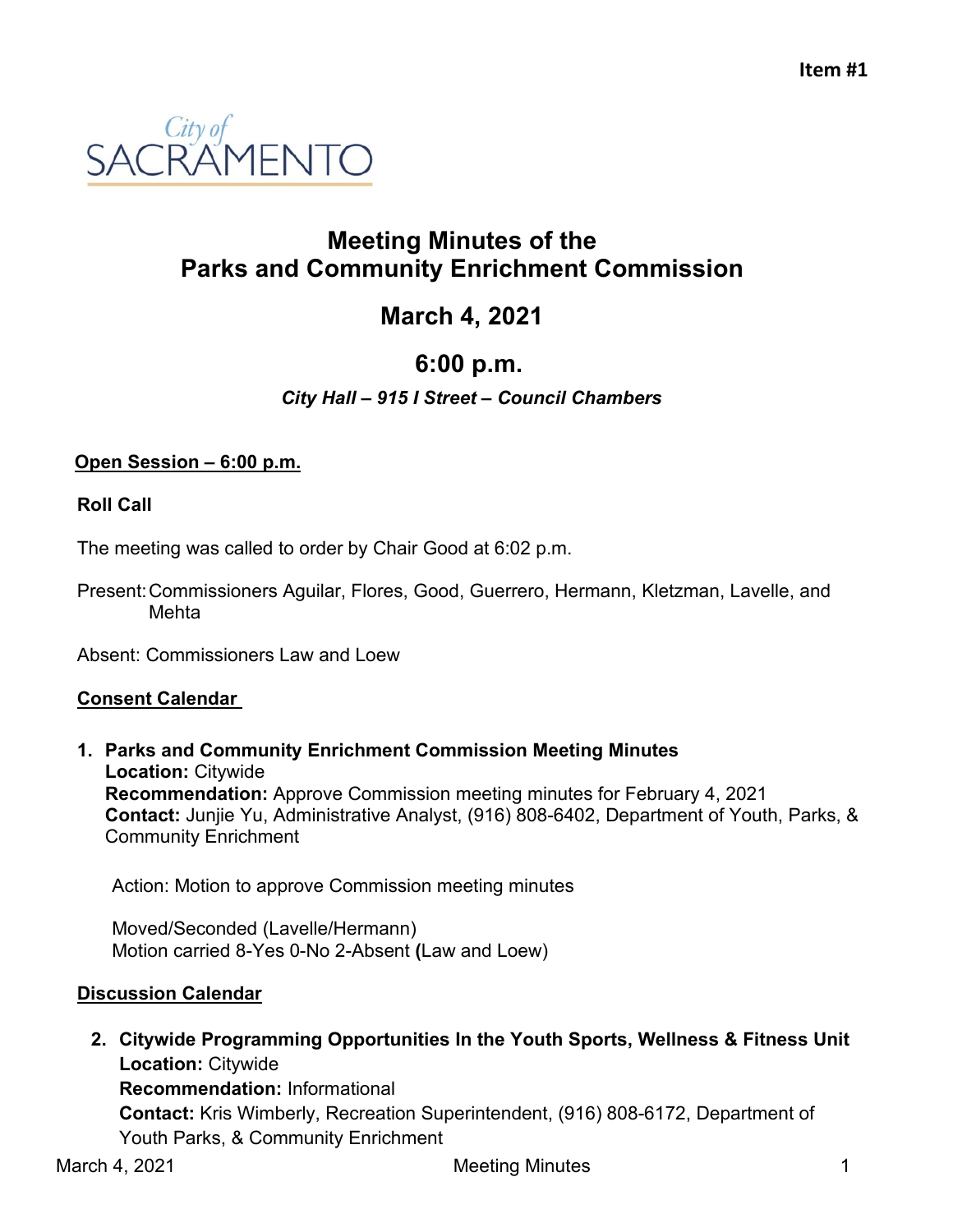Kevin Calhoun, Program Supervisor, introduced himself to the commission. He identified himself as a youth developer.

Kevin Calhoun, explained the Junior Giants Program in collaboration with San Francisco Giants Community Relation Fund. He provided the participant demographics of the program.

Kevin Calhoun provided recent highlights on the 28<sup>th</sup> & B Skate and Urban Art Park. Highlights included registration data, birthday rentals, and nearby collaborating partners.

Kevin Calhoun provided that in collaboration with the Community Enrichment division, his team was able to host co-ed flag football league and basketball league.

Kevin Calhoun mentioned that the Junior Giants Program occurred in 2020 virtually because of Covid-19. His staff were transferred to support various other recreation programs when sport programs were not able to meet.

Commissioner Aguilar applauded Kevin Calhoun and the team. He would like staff to consult skaters for feedback on future improvements at the skate park.

Commissioner Guerrero asked, did YPCE receive additional funding to hire more youth? Kris Wimberly, Recreation Superintendent, responded that no additional funding was received for current staffing. Her team used existing funding to support programming along with assisting the new SacCLASS program.

# **3. Older Adult Services – Triple R Program Update**

**Location:** Citywide

**Recommendation:** Informational

**Contact**: Rosanne Bernardy, Recreation Superintendent, (916) 808-1590, Department of Youth Parks, & Community Enrichment

Stephanie Wilson, Recreation General Supervisor, introduced the Triple R program serving seniors with dementia. There are three facilities throughout the city, all program sites are licensed by California Department of Social Services.

Stephanie Wilson explained the demographics of Triple R participants such as their ethnicity, age and soci-economic backgrounds. Her staff are multilingual caregivers.

Stephanie Wilson provided that participants seek out Triple R for companionship. Participants in the program have their own story to tell for reflection and to reminisce. Examples of program activity included music, bowling, daytrips to the museum or a baseball game.

**Item #1**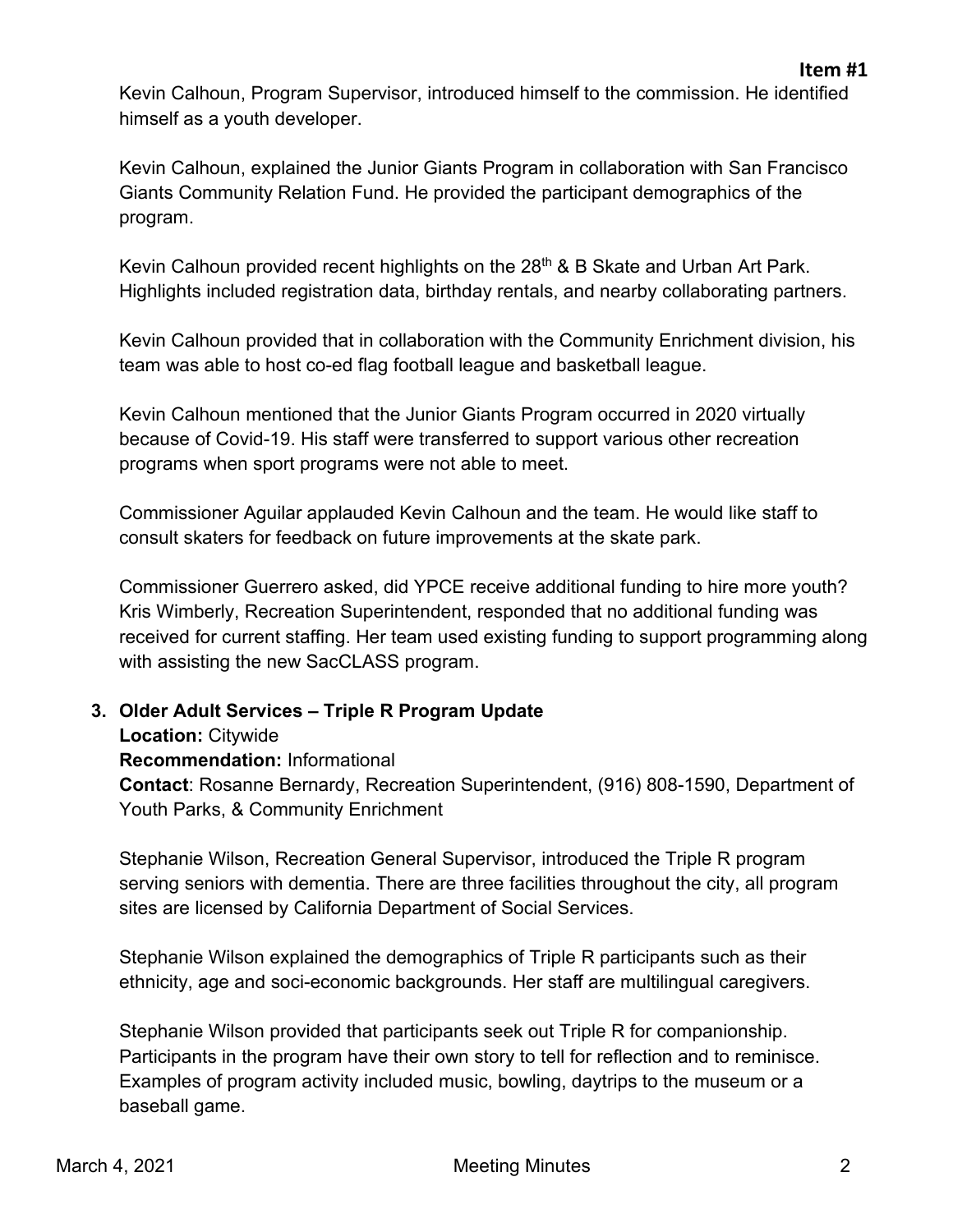Stephanie Wilson mentioned that with Covid-19, her team had to go virtual. Activities are now hosted through Zoom meetings. Staff moved activities online such as origami folding, exercising, virtual tours, and playing games like Bingo.

Commissioner Mehta asked, do we have volunteer participating in the activity or just staff? Stephanie Wilson replied, staff are coordinating the live activity, however college students do volunteer for their internship hours.

Commissioner Hermann asked, how can non-participants get access to the digital exercise? Stephanie Wilson replied, the digital library is not shared to the public. People can access with a subscription. Those with financial hardship may qualify for a scholarship.

Commissioner Flores asked to hear more about the positivity of caregivers. Stephanie Wilson replied, caregivers were able to engage in activities created by staff. Caregivers got to know one another. More caregivers are getting vaccinated in anticipation of programs reopening.

# **4. Youth, Parks, & Community Enrichment Department's FY21-22 Operating Budget and Capital Improvement Plan**

**Location:** Citywide

**Recommendation:** Review and Comment

**Contact**: Mario Lara, Director, (916) 808-1041, Department of Youth, Parks, & Community **Enrichment** 

Mario Lara, Director, presented the annual budget workshop for fiscal year 2021 thru 2021. The department's budget is \$43.5 million with 705 FTE. He gave a breakdown of expenses by division percentage. Expenditures for YPCE are lower compared to agencies' benchmarks.

Mario Lara further explained the year-end and mid-year adjustments approved by City Council. He proposed augmentation priority for the department such as deferred maintenance, equipment and staffing needs.

Raymond Costantino, Park Planning Manager, provided the Capital Improvement Plan (CIP) for each district. The presentation listed each location and its estimated cost.

Brenda Ruiz, resident, commented that the Sacramento Food Policy Commission (FPC) would like to work with the City on a new MOU for International Garden of Many Colors and a grant or contract to support the gardeners.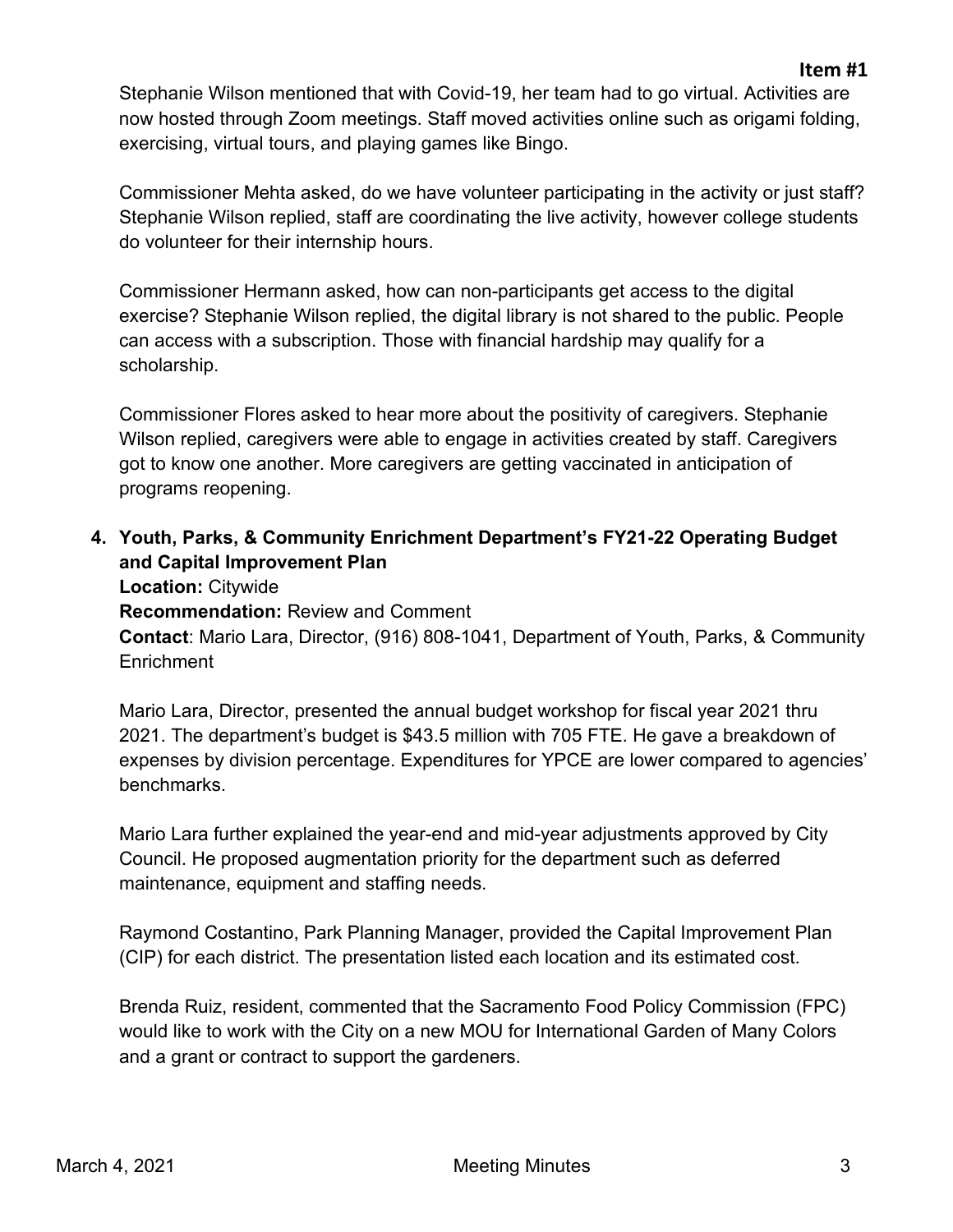Commissioner Guerrero wanted an update on sport court for Tanzanite Park. Raymond Costantino replied, he will be working with the councilmember to push forward this CIP in getting a futsal court at this park.

Vice Chair Lavelle had concern with current CIP projects as the majority of the dollar amount focused in three districts.

Commissioner Flores would like the commission and department to review deferred maintenance.

Chair Good would like information to be shared on the 75 outstanding CIP projects.

**5. Youth, Parks, & Community Enrichment Director Report (Oral): Update on COVID-19 Related Impacts Location:** Citywide **Recommendation:** Informational

**Contact**: Mario Lara, Director, (916) 808-1041, Department of Youth, Parks, & Community **Enrichment** 

Mario Lara, Director, provided that the state gave new guidance on youth and adult sports usage when covid cases count are below 14 per 100,000 residents. As of February 26, the department allows for contact sports, however no tournaments allowed. Schools are reopening soon, staff will continue to support SacCLASS until the end of the school year and not so much in the afterschool program. Lastly, there is limited opportunity on vaccination for staff.

Commissioner Aguilar asked, what program changes are expected with the county moving from purple to red tier? Mario Lara replied, the department will be able to do more. There is a list from the county that the department can follow to operate indoors.

### **6. Youth, Parks, & Community Enrichment Director Report (Oral): Review Highlights for February**

**Location:** Citywide **Recommendation:** Informational **Contact**: Mario Lara, Director, (916) 808-1041, Department of Youth, Parks, & Community **Enrichment** 

Mario Lara, Director, provided that there were four new hires or promotions within the last few months. In addition, CPRS District 2 selected Landscaping and Learning (L&L) program for an award.

Shannon Brown, Assistant Director, gave recognition for those who supported the warming centers. Park Rangers are getting vaccinated, and also doing training with police.

**Item #1**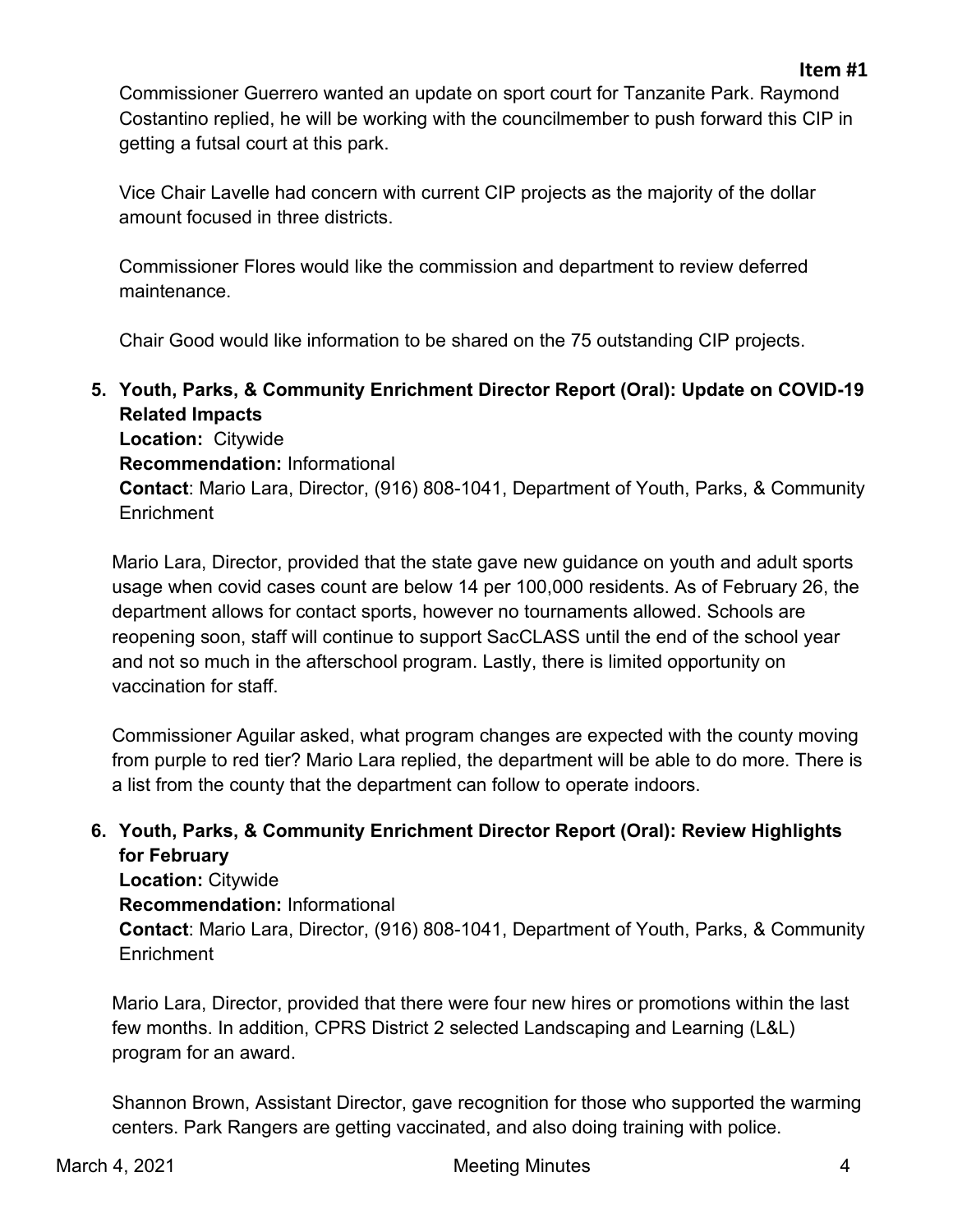Tony Ulep, Park Maintenance Manager, provided that his team is getting sports fields ready. He is working with event coordinators on permits as more farmers' markets open.

Monica Blanco, Youth Division Manager, provided that there will be a virtual youth employment fair. Registration is now open on YPCE's website. Ongoing recruitment for Prime Time Teen and Virtual Summer at City Hall program.

Jackie Beecham, Recreation Manager, provided that virtual programming is still being offered to seniors, a pop-up vaccination center will be held at Pannell Community Center, and adult softball league may return as the county move into red tier. City pools are expected to resume normal programming this summer. Camp Sacramento is hiring for the summer.

Raymond Costantino, Park Planning Manager, provided a Park Master Plan update. His team is working on community outreach in underrepresented communities. Various organizations were contacted for input on recreation needs.

Commissioner Mehta asked, if the County moves into red tier what events will be available at the park? Tony Ulep replied, this depends on how big events are based upon the number of participants.

Commissioners Flores was appreciative of the drive-thru event at Belle Cooledge Community Center. It was a Christmas theme during February.

Chair Good congratulated L&L program on the award. She helped share hiring opportunities with the Sacramento State University student center.

# **Public Comments-Matters Not on the Agenda**

None

# **Member Comments-Ideas, Questions and Meeting/Conference Reports**

None

#### **Adjournment**

Chair Good adjourned the meeting at 8:13 p.m

**Item #1**